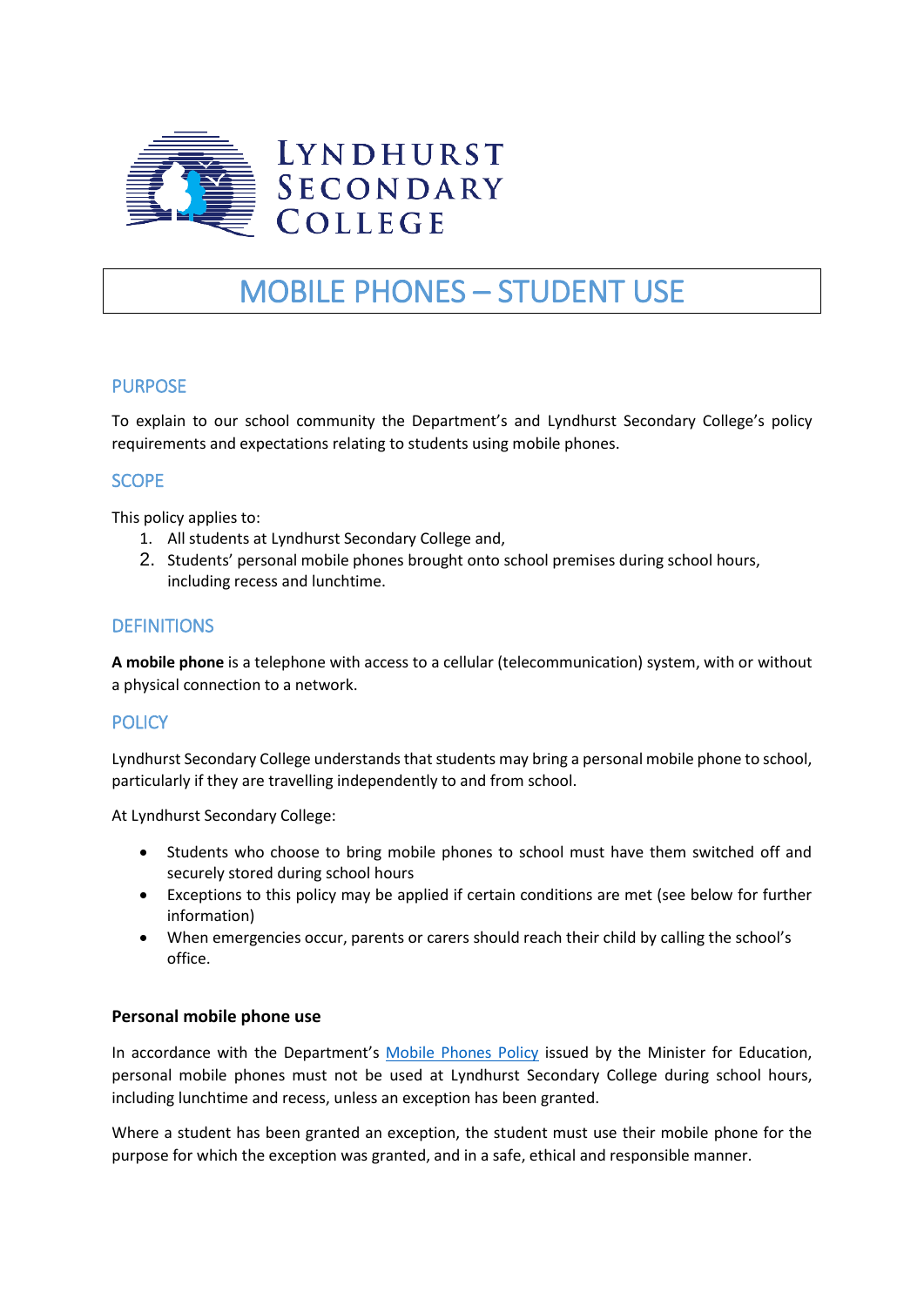#### **Secure storage**

Mobile phones owned by students at Lyndhurst Secondary College are considered valuable items and are brought to school at the owner's (student's or parent/carer's) risk. Students are encouraged not to bring a mobile phone to school unless there is a compelling reason to do so. Please note that Lyndhurst Secondary College does not have accident insurance for accidental property damage or theft. Students and their parents/carers are encouraged to obtain appropriate insurance for valuable items. Refer to the Department's [Personal Goods](https://www.education.vic.gov.au/school/principals/spag/governance/pages/personalgoods.aspx) policy.

Where students bring a mobile phone to school, Lyndhurst Secondary College will provide secure storage. Secure storage is storage that cannot be readily accessed by those without permission to do so. At Lyndhurst Secondary College students are required to store their phones in their lockers or in mobile phone lockers located throughout the school.

## **Enforcement**

Students who use their personal mobile phones inappropriately at Lyndhurst Secondary College may be issued with consequences consistent with our school's existing student engagement polices (Behaviour Management Policy & Procedures, Student Engagement Policy, Bullying & Harassment Policy & Procedures, Classroom Behaviour Expectations, Whole School Behaviour Expectations).

At Lyndhurst Secondary College inappropriate use of mobile phones is **any use during school hours**, unless an exception has been granted, and particularly use of a mobile phone:

- in any way that disrupts the learning of others
- to send inappropriate, harassing or threatening messages or phone calls
- to engage in inappropriate social media use including cyber bullying
- to capture video or images of people, including students, teachers and members of the school community without their permission
- to capture video or images in the school toilets, changing rooms, swimming pools and gyms
- during exams and assessments

## **Exceptions**

Exceptions to the policy:

- may be applied during school hours if certain conditions are met, specifically,
	- o Health and wellbeing-related exceptions; and
	- o Exceptions related to managing risk when students are offsite.
- Can be granted by the principal, or by the teacher for that class, in accordance with the Department's [Mobile Phones Policy.](https://www.education.vic.gov.au/school/principals/spag/safety/Pages/mobilephones.aspx)

The three categories of exceptions allowed under the Department's [Mobile Phones Policy](https://www.education.vic.gov.au/school/principals/spag/safety/Pages/mobilephones.aspx) are: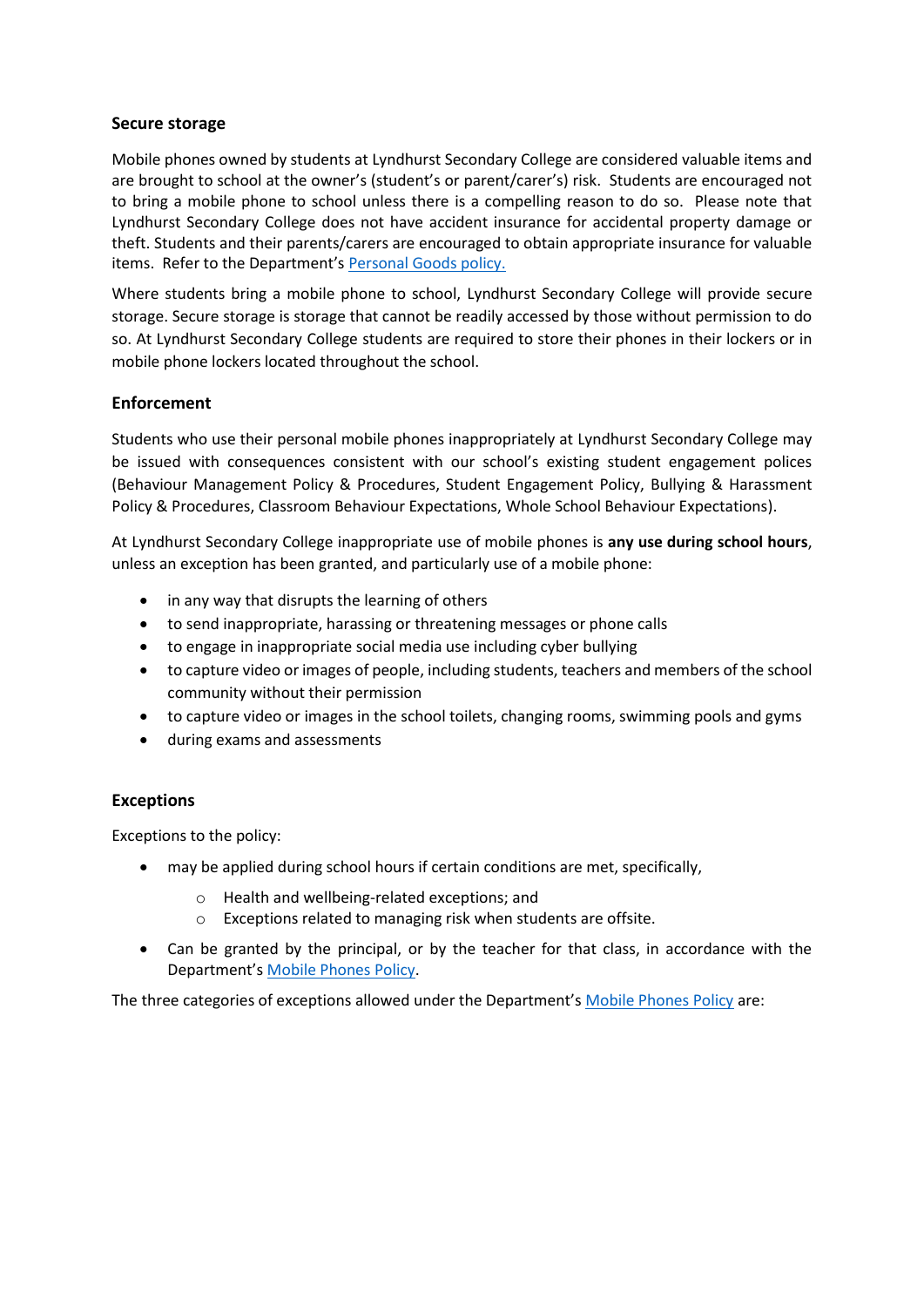#### *1. Learning-related exceptions*

| <b>Specific exception</b>                                                                                                          | <b>Documentation</b>                                          |
|------------------------------------------------------------------------------------------------------------------------------------|---------------------------------------------------------------|
| For specific learning activities (class-based<br>exception)                                                                        | Unit of work, learning sequence                               |
| For students for whom a reasonable<br>adjustment to a learning program is needed<br>because of a disability or learning difficulty | Individual Learning Plan, Individual<br><b>Education Plan</b> |

## *2. Health and wellbeing-related exceptions*

| <b>Specific exception</b>            | <b>Documentation</b>               |
|--------------------------------------|------------------------------------|
| Students with a health condition     | <b>Student Health Support Plan</b> |
| <b>Students who are Young Carers</b> | A localised student record         |

## *3. Exceptions related to managing risk when students are offsite*

| <b>Specific exception</b>                                                                         | <b>Documentation</b>                      |
|---------------------------------------------------------------------------------------------------|-------------------------------------------|
| <b>Travelling to and from excursions</b>                                                          | Risk assessment planning<br>documentation |
| <b>Students on excursions and camps</b>                                                           | Risk assessment planning<br>documentation |
| When students are offsite (not on school<br>grounds) and unsupervised with parental<br>permission | Risk assessment planning<br>documentation |
| Students with a dual enrolment or who need<br>to undertake intercampus travel                     | Risk assessment planning<br>documentation |

Where an exception is granted, the student can only use the mobile phone for the purpose for which it was granted.

## **Camps, excursions and extracurricular activities**

Lyndhurst Secondary College will provide students and their parents and carers with information about items that can or cannot be brought to camps, excursions, special activities and events, including personal mobile phones.

# **Exclusions**

This policy does not apply to

- Out-of-school-hours events
- Travelling to and from school
- Wearable devices